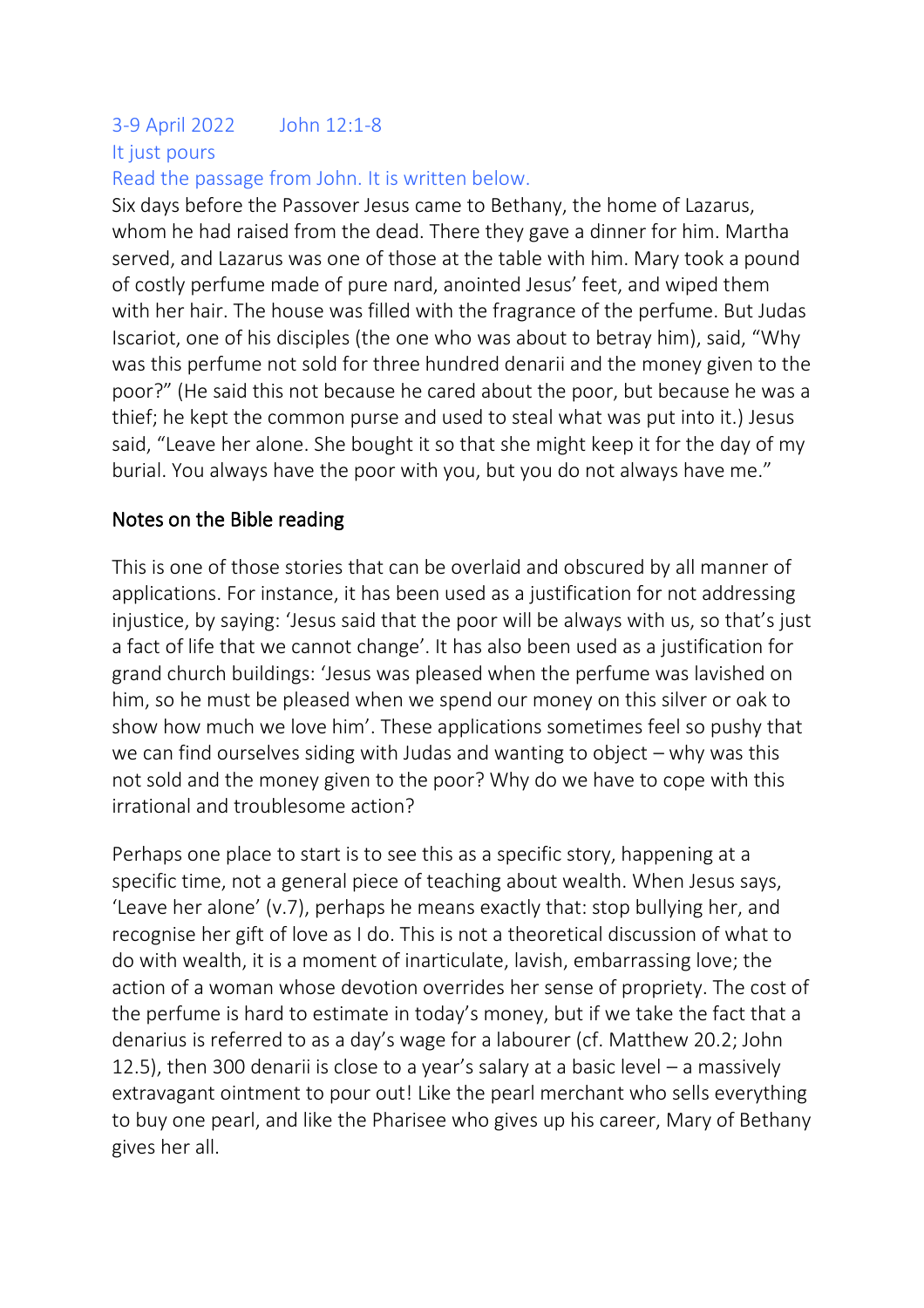# Reflection Questions for reflection

*Spend a few moments thinking about what stands out for you from the Bible reading. This idea may help.*

In many English translations, some words of John's Gospel are put in brackets. Here, there are usually brackets around Judas' motivations. He is described as 'the one who was about to betray' Jesus, someone who does not really care about the poor, but wants to steal the money. On the surface, Judas' objections and questions sound reasonable – underneath, there lurk darker motivations. How often is this true of us? Do we find ways to take the moral high ground? What is hidden within our brackets? Are we too quick to rubbish other people's motives? Do we find it difficult to recognise thankfulness and to share it?

## Questions for reflection

*You may wish to use these questions and the picture to help you think about or discuss issues of sharing.*



- How does this painting make you feel?
- What things, big or little, make you glad to be alive?
- How can we express our thankfulness so that it 'rubs off' on others?